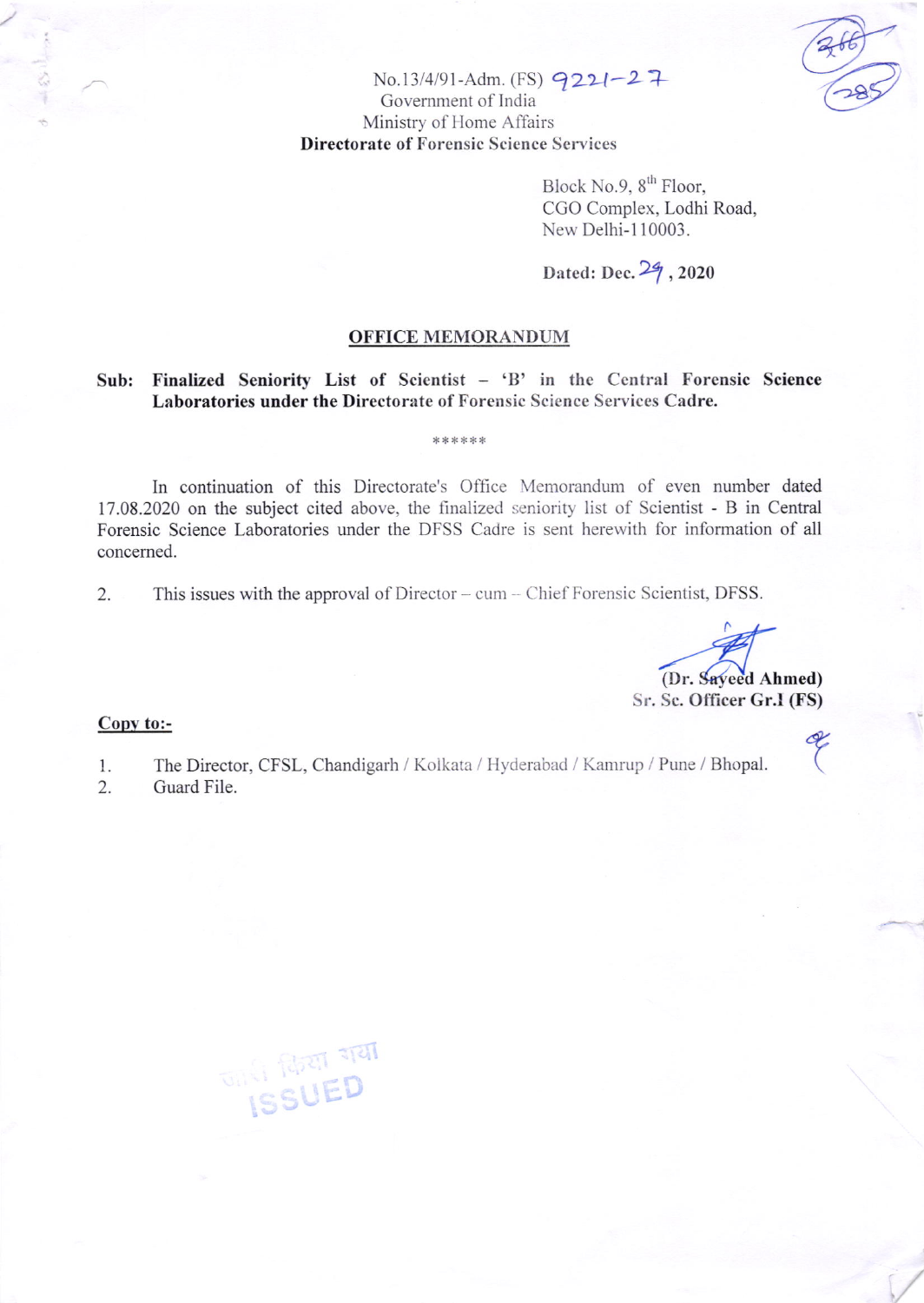FINALIZED SENIORITY LIST OF SCIENTIST - 'B'(DISCIPLINE WISE).<br><u>CENTRAL FORENSIC SCIENCE LABORATORIES UNDER DFSS CADRE</u>

 $\frac{1}{2}$ 

TOR

|  |                 |                      | S.No                 |
|--|-----------------|----------------------|----------------------|
|  |                 | <b>Qualificatio.</b> | Name and Educationa. |
|  |                 | <b>SC/S1</b>         | <b>Vhethe</b>        |
|  |                 | Birth                | Date of              |
|  | the grade       | poıntmen             | Date of regular      |
|  | -ecommended for | <b>Vide whicl</b>    | <b>UPSC Ref No</b>   |
|  | vith dat        |                      |                      |
|  |                 |                      | Place 0              |
|  |                 |                      |                      |

## **BIOLOGY DIVISION**

|                                                                         |                       |                                    |                       | 7.                    |                                     |                          |  |
|-------------------------------------------------------------------------|-----------------------|------------------------------------|-----------------------|-----------------------|-------------------------------------|--------------------------|--|
| Chem.), M. Sc. M. Phil.<br>Ms. Maya S. Nair<br>B. Sc. (Zoology, Botany, | Ph. D. (Biotechnology | M. Sc. (Biotechnology)<br>Zoology) | B. Sc.(Chem., Botany, | Dr. Kshitij Chandel   | M. Sc.(Anthropology                 | Shri Sujit Kumar Mallick |  |
| í                                                                       |                       |                                    |                       | OBC                   |                                     | SC                       |  |
| 27.05.65                                                                |                       |                                    |                       | 15.08.79              |                                     | 10.12.69                 |  |
| 15.10.19                                                                |                       |                                    |                       | 30.08.18              |                                     | 13.04.16                 |  |
| F.1/24(33)/2019-AP.I<br>(STF) dated 09.08.19                            |                       |                                    | dated 03.10.17        | F.1/229(37)/2016-R.II | (STF) dated 28.01.16                | F.1/24(50)/2015-AP.I     |  |
| $\frac{SSA}{26.05.96}$                                                  |                       |                                    |                       | Η                     | $\frac{180}{21.10.1}$               |                          |  |
| CFSL.<br>Pune                                                           |                       |                                    |                       |                       | CFSL,<br>Kamrur<br>CFSL,<br>Kolkata |                          |  |
| I                                                                       |                       |                                    |                       | I                     |                                     | I                        |  |

# **BALLISTICS DIVISION**

| Math), M. Sc. (FS) | B. Sc. (Phy., Chem., | Sh. A.K. Pal,               | Electronics), M. Sc. (Phy.) | B. Sc. (Phy., Math, | Mrs. Aman Deep Kaur,                       | M.Sc. (Physics), Ph. D | Dr. P. Siddambary,               |  |
|--------------------|----------------------|-----------------------------|-----------------------------|---------------------|--------------------------------------------|------------------------|----------------------------------|--|
|                    |                      | í                           |                             |                     |                                            |                        | OBC                              |  |
|                    |                      | 15.03.63                    |                             |                     | 28.10.82                                   |                        | 13.05.63                         |  |
|                    |                      | 16.04.18                    |                             |                     | 06.06.18                                   |                        | 13.04.16                         |  |
|                    | (STF) dated 18.01.18 | F.1/24(29)/2017-AP.I        |                             | dated 06.10.2017    | F.1/249(45)/2016-R.II                      | (STF) dated 28.01.16   | F.1/24(50)/2015-AP.1             |  |
|                    |                      | Lab. Asstt<br>20.11.93      |                             |                     | H                                          |                        | $\frac{180}{05.2.01(\text{AN})}$ |  |
|                    |                      | CFSL,<br>Kamru <sub>f</sub> |                             |                     | CFSL,<br>Chandigarl<br>CFSL,<br>Chandigarl |                        |                                  |  |
|                    |                      | $\mathbf{I}$                |                             |                     | I                                          |                        |                                  |  |

20